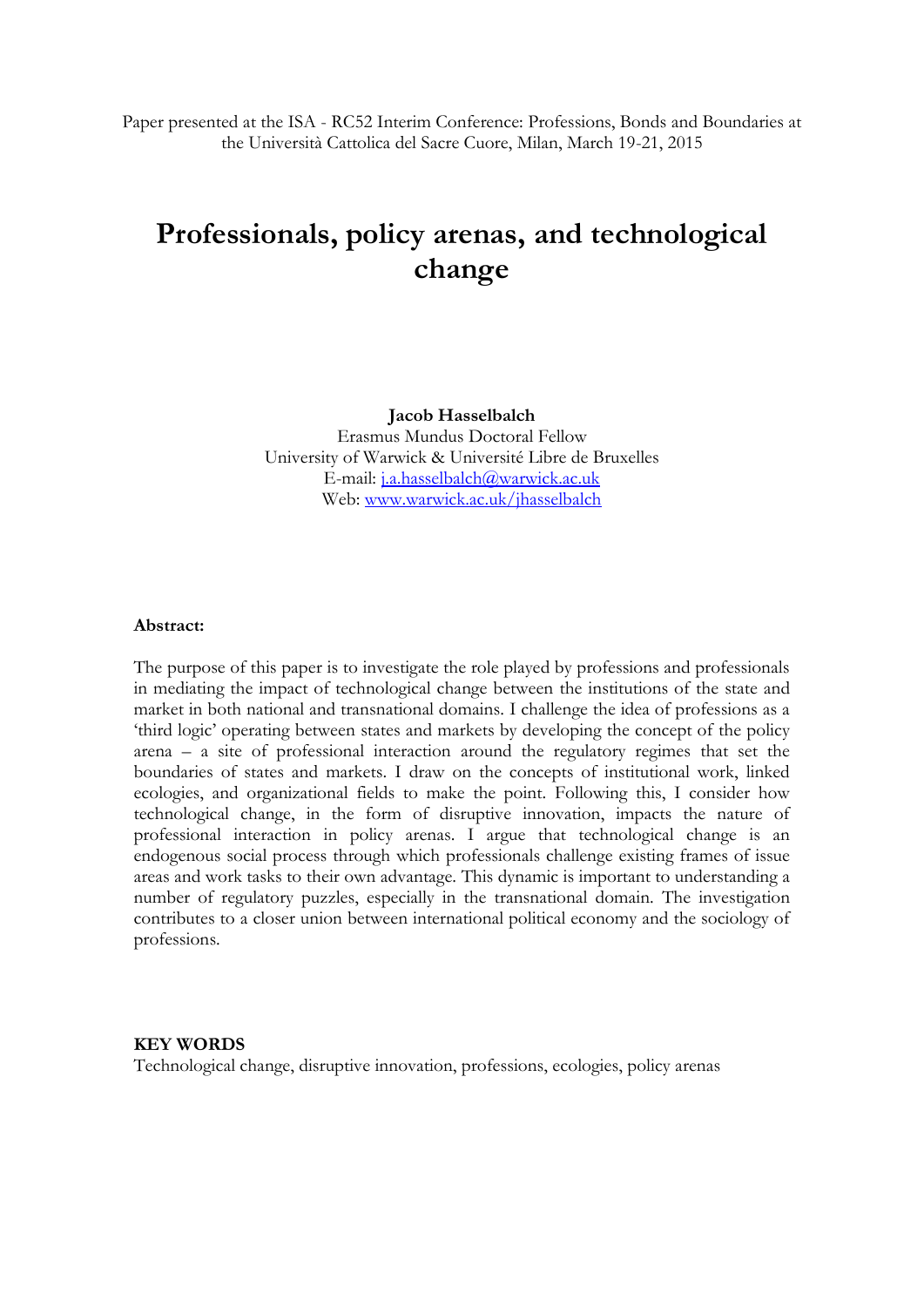# **Introduction**

The purpose of this paper is to investigate the role played by professions and professionals in mediating the impact of technological change between the institutions of the state and market in both national and transnational domains. Professions can be seen as a 'third logic' operating between the state and the market (Freidson 2001) – a third ideal type of organizing work in addition to markets and hierarchies. A core tenet of the field of political economy is that states and markets co-constitute each other over time (see for example Polanyi, 1944). As markets grow more complex, so does the bureaucracy needed to oversee them – vice versa, bureaucracies can wield new powers at their disposal to unlock new markets or create the conditions allowing markets to grow. The engine that drives this co-constitution in the long run is technological change – an idea first put forward by Marx but echoed in various ways by numerous scholars in the discipline since (Veblen 1934; Schumpeter 1942; Cox 1981). In political economy, these things tend to be studied on the grand scale and over longer time spans. Technology comes to be seen as a variable independent of the people and social context in which it exists; but technologies do not exist in a vacuum and do not magically and suddenly alter the status quo. They are inherently social in the ways actors understand and deploy them, and the work of inventing, innovating and diffusing technologies is the prerogative of the professions. The system of professions and professionals are hence key to figuring out how the micro-scale motor of state-market co-constitution functions. They are the individual cogs and gears that drive the machinery of the market society.

The question of how professions and professionals mediate the impact of technological change between state and market feeds into a broader research agenda that I am developing in a dissertation on the political economy of disruptive innovation. I focus on disruptive innovation, a term from the management literature (Bower & Christensen 1995; Christensen 1997), rather than technological change. Technological change is often understood as a more gradual and longer-running process operating on the societal level, whereas disruptive innovation emphasizes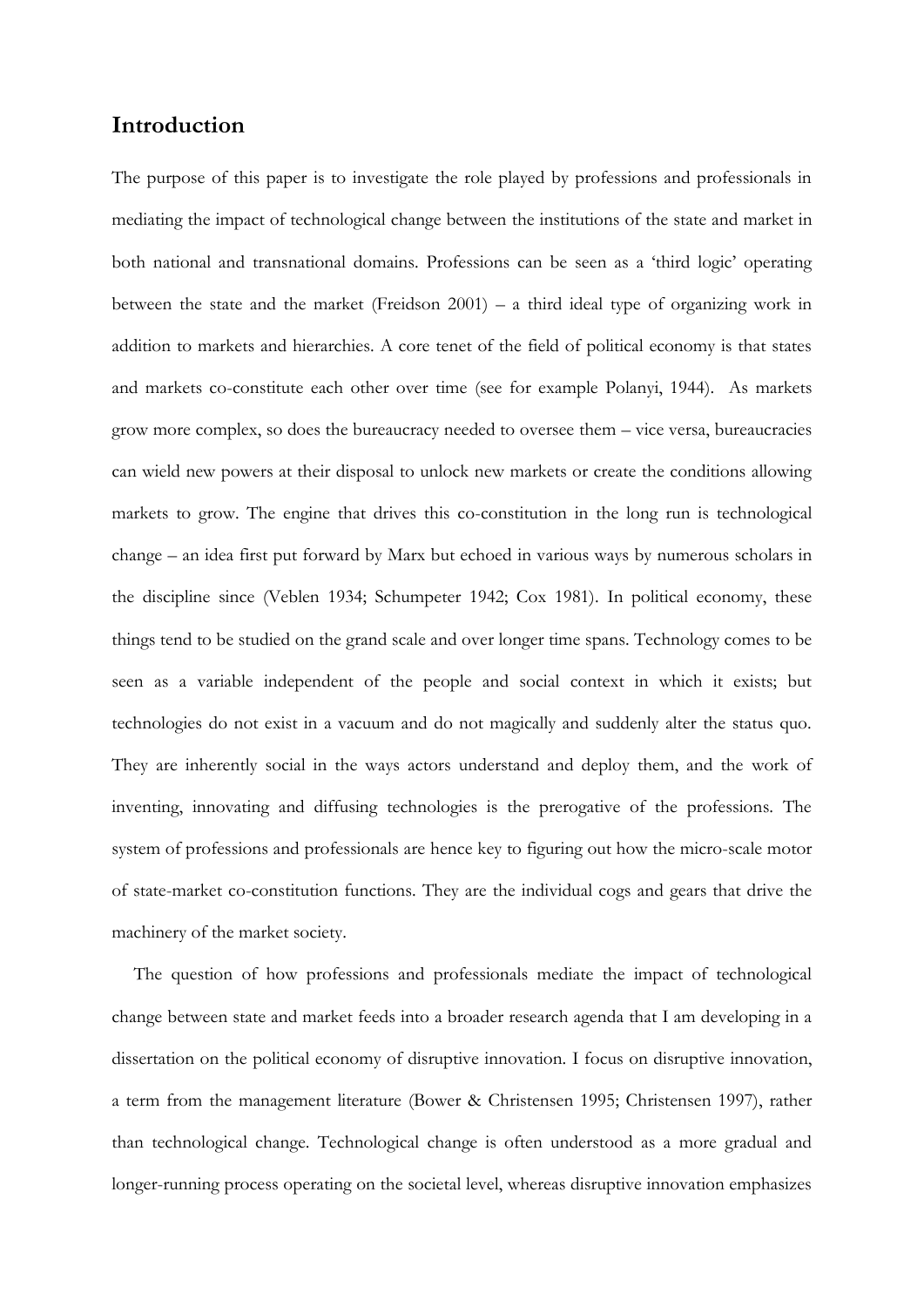fast-moving and unexpected change in specific sectors of the economy. Disruptive innovations immediately imply specific market changes in a way that the more neutral idea of technological change does not. But disruptive innovations are also political; their potential for widespread societal consequences raise redistributive or moral concerns, resulting in calls for regulatory oversight, control and involvement in the issue.<sup>1</sup> In the management literature, recent books have looked into the prospects for disrupting healthcare and education (Christensen et al. 2009; Christensen et al. 2011), leading to criticism in the media about the limits and ethics of disruption (Lepore 2014). Regulation and innovation are therefore interlinked, one often creating the conditions for the other, in the same way that the state and market co-constitute each other on the macro-scale. The core insight of this paper is to see the work of regulation as a site of professional interaction and competition that involves not only regulators, but also other professionals representing firms, NGOs, universities, think tanks, and so on. A growing amount of this work takes place in the transnational domain. The purpose of the paper is to look more closely at how technological change, in the form of disruptive innovation, impacts the way professionals play the regulatory game.

I structure this investigation into two parts. First, I develop the concept of the policy arena, a field of professional interaction on regulatory issues, as the ontological unit of analysis on which the study focuses. Second, I discuss how to conceptualize technology and disruptive innovation in terms that make them visible and understandable in policy arenas. The purpose of the investigation is to position the sociology of professions and professionals as a useful frame for studying issues of transnational market regulation, thereby developing novel research on the intersection of international political economy and sociology. By doing so, I aim to demonstrate that such a frame is especially well suited to studying the unique policy problems caused by disruptive innovation, while exploring the relationship between professions and technology.

-

<sup>1</sup> I understand regulation as a social process, defined by Selznick (1985, pp.363–364) as 'sustained and focused control exercised by a public agency over activities that are valued by a community'.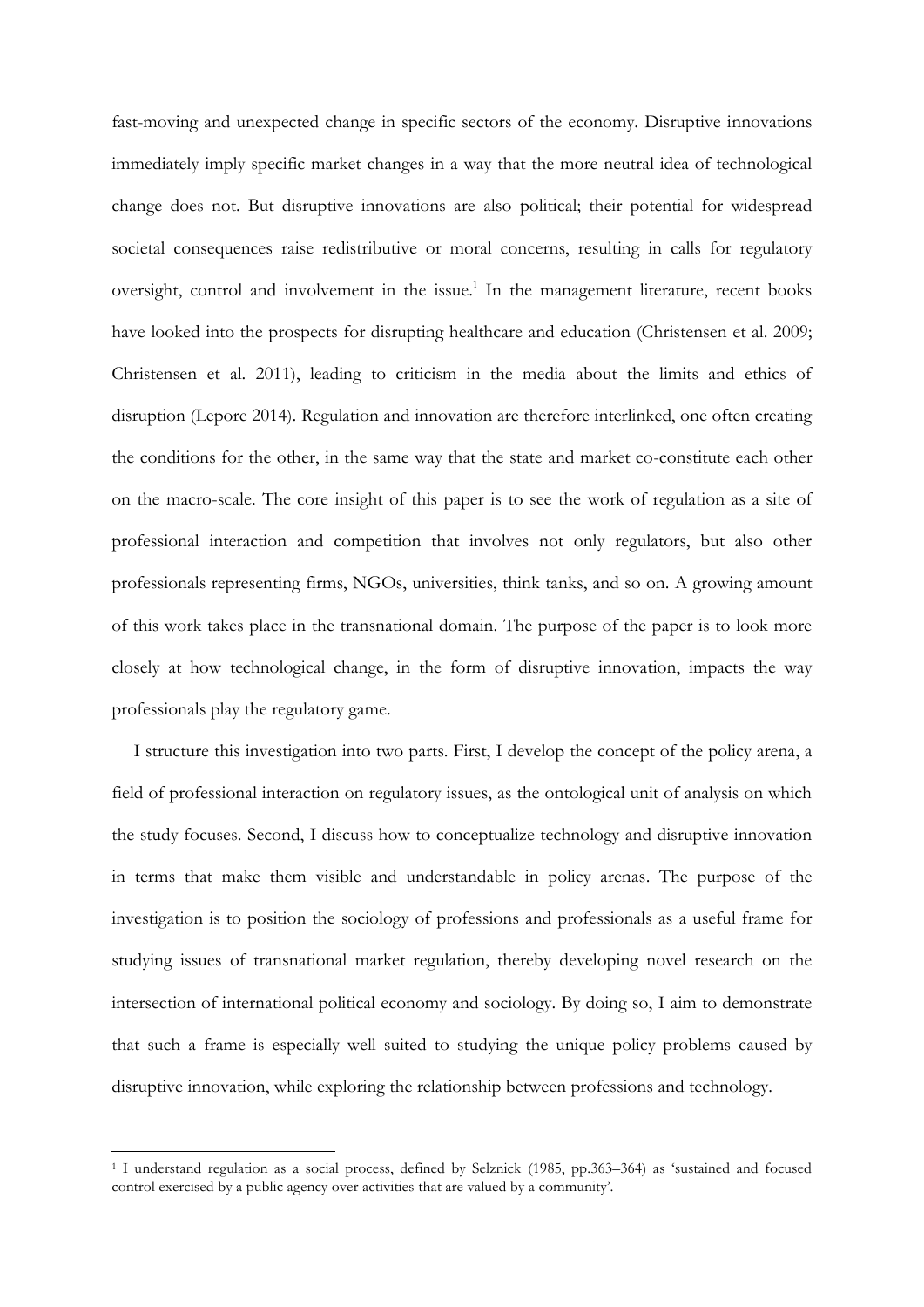## **Policy arenas**

It is hard to come by any formal definition of a policy arena, but the term is generally used to describe the *site* of policymaking, simultaneously implying specific political actors and institutions, the availability of policy alternatives, and problem or issue areas, as in Kingdon's (1984) 'policy streams' framework.<sup>2</sup> In political science, actors are generally grouped in mass terms according to their organizational affiliations. Classical works in political science endow actors with pre-determined material interests that are given by their organizational affiliation, aggregate similar actors into interest groups, and explain change by reference to the distribution of resources and power among different interest groups (Schattsneider 1960; Dahl 1961; Lindblom 1977). Constructivism has emerged as a powerful alternative, especially in international politics, by focusing on the roles of ideas and discourse rather than pre-determined material interests. Here, change is explained by reference to the power of ideas and norms in mobilizing actors and challenging frames of understanding (Adler 1997; Finnemore & Sikkink 1998; Ruggie 1998). Whether you emphasize the role of interests or ideas, there is certainly a tendency in political science and its related disciplines such as international relations and political economy to study actors in neatly defined mass terms, as interest groups, organizations, states, or firms. In political economy, social action between these groups consists of the negotiation of boundaries between states and markets, promoting or resisting the encroachment of one into the other.

A sociological challenge to this idea would begin by breaking down the artificial barrier between state and market, to make professional competition the main driver of social action in these areas. There are several advantages to such an endeavour. First of all, social action would be conceived of in ecological terms rather than economic or mechanistic terms. The Chicago School of sociology employed the idea of ecologies as an intermediate concept between agents and structures (Goffman 1963; Hughes 1971) – as 'interactions between multiple elements that are neither fully constrained nor fully independent' (Abbott 2005, p.248). The idea presumes a

-

<sup>2</sup> Alternatively called the 'policy window' or 'multiple streams' framework.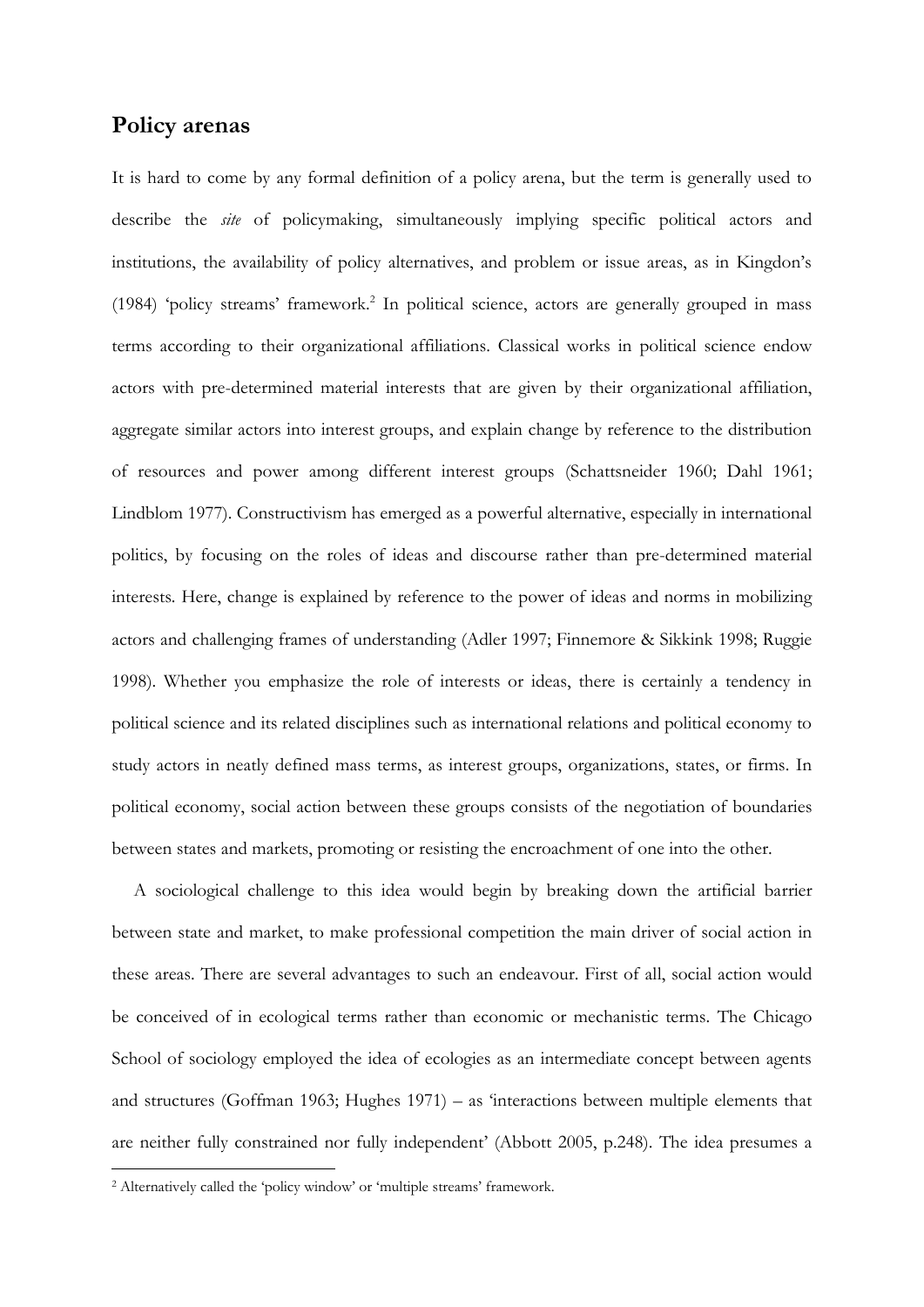biological analogy to explain social systems rather than an economistic or physical one, the advantage of which is to 'transcend general linear reality' (Abbott 2001e) – which is to say that rather than focus on variables and main causes, ecologies focus on subjects and events (Abbott 2001b). Such an approach coheres better with recent advances in adapting insights from complexity theory and complex adaptive systems to the social sciences (Mitchell 2009; Byrne & Callahan 2014).

There are several examples of professions being invoked to explain how they co-constitute states on the one hand and markets on the other, lending strength to the notion that there is a good case for theorizing professions more centrally as a driver of state-market co-constitution. On the state-professions side, Abbott (1988) highlights the role of the state in granting and protecting through law the jurisdictions of lawyers and doctors, for example; Cooper & Robson (2006) demonstrate the growing importance of accounting firms in supporting the regulatory processes of the state; and Johnson (1972) has shown how accounting professionals supported the expansion of the British empire into new colonies. On the market-professions side, Mennicken (2010) charts the co-evolution of auditing and marketization in post-Soviet Russia; Fourcade & Khurana (2013) reveal a similar process driving changes in business education and markets in the U.S.; and Lebaron (2001) discusses the central role played by economists in constructing and facing the crisis in France in December 1995.

An important side to this story is the recent attention to how professional work increasingly transcends the boundaries of the nation-state and domestic markets, leading to calls for a transnational sociology of the professions (Faulconbridge & Muzio 2012). Thus, the professions are now seen as central to explaining a range of issues in global governance and international political economy, such as: capital account liberalization in emerging markets (Chwieroth 2007), knowledge networks in the World Bank (Stone 2013), financial reform (Seabrooke & Tsingou 2014a), and demographic change (Seabrooke & Tsingou 2014b). This trend speaks to the centrality of professions and professionals in organizing various aspects of modern societies,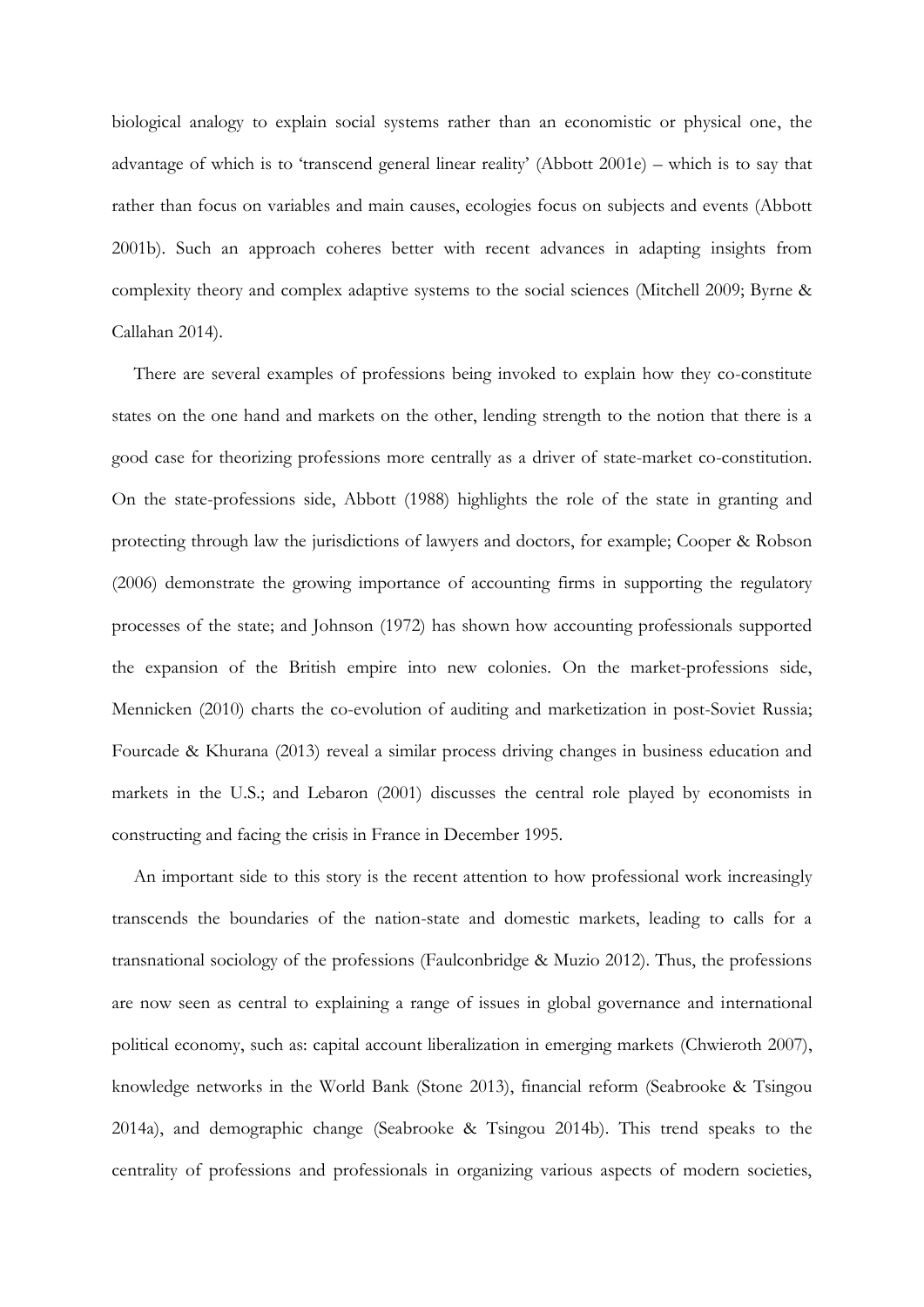even in areas where nation-states and domestic markets – the traditional domains of the professions – cannot reach. Thus, it suggests that the professions and the increasingly large and global organizations in which they reside are not only being affected by globalization, but are also helping to drive it (Suddaby et al. 2007).

A theory of the professions as the driver of state-market dynamics will have to go above and beyond the one proposed by Freidson (2001), where professions are reduced to an ideal-typical 'third logic' on a level with hierarchies and markets. Freidson's notion faces considerable challenge in the era of globalization, where the 'historical regulatory bargain between professional associations and nation states is being superseded by a new compact between conglomerate professional firms and transnational trade organizations' (Suddaby et al. 2007, p.334). This new compact relies less on normative principles of professional elitism, and more on neo-liberal principles of market economics (p. 334). My project here is different: rather than support the idea of three ideal types, I aim to show how states and markets themselves derive from the various ways professional life has been organized in modern societies, and how this is increasingly becoming a transnational project. This idea will be expressed through the concept of the policy arena.

I take my point of departure in relational sociology (Emirbayer 1997), which underpins much of the literature on professions. Relational thinking is best explained by reference to its opposite: substantialist thinking. Substantialist thinking presupposes the existence of entities of various kinds (things, beings, essences) as the fundamental units of inquiry. Entities, be they actors or structures, are endowed with various characteristics in the form of variables, and social analysis proceeds by studying changes in these variable properties. In contrast, relational thinking takes its starting point in interaction where 'the very terms or units involved in a transaction derive their meaning, significance, and identity from the (changing) functional roles they play within that transaction' (p. 287). This mode of thinking makes dynamic, unfolding processes the primary units of analysis rather than the constituent elements themselves. Thus, we should look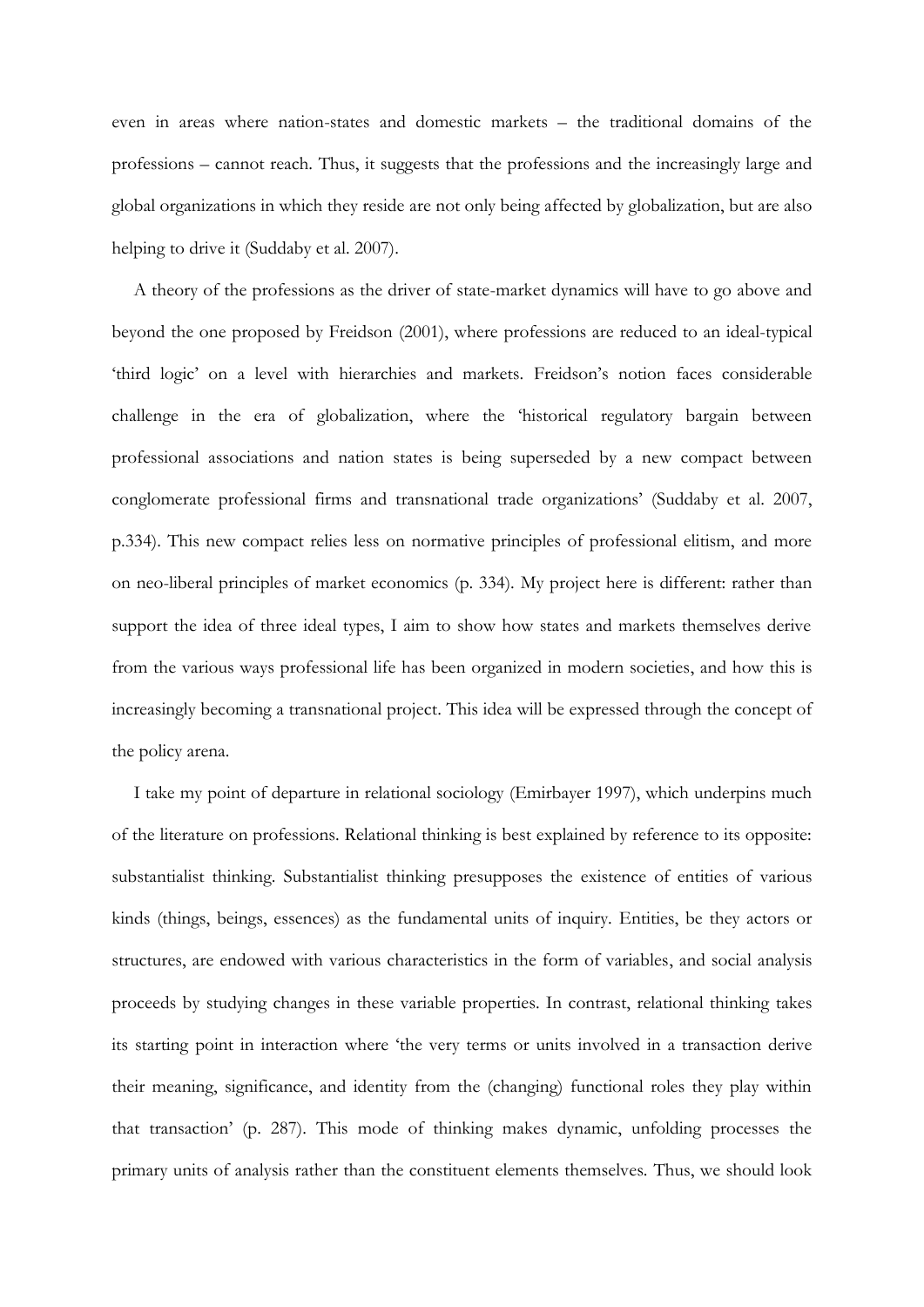for things of boundaries instead of boundaries of things – in other words, 'boundaries come first, then entities' (Abbott 1995, p.860).

The co-constitution of state and market can be analysed in both substantialist and relational terms. The founders of sociology and political economy thought about the process as relational. Marx (1977, p.932) was concerned with the emergence and transformation of capitalism, and expressed himself in deeply relational terms: 'capital is not a thing, but a social relation between persons which is mediated through things'. Similarly, Polanyi (1944) did not take the existence of the market for granted, but presented a historical analysis of the emergence of market society and analysed the various ways markets and states changed over time by virtue of their interaction. However, more recent works show a divide between relational and substantialist modes of thought. For example, Cox (1981, p.127) criticizes the singular concept of the state in international relations ('a state was a state was a state') and brings attention to the ways that ideas, institutions and material capabilities dynamically shape each other over time. On the other hand, Gilpin (1987) takes a more substantialist line by highlighting the causal significance of pregiven entities such as the Bretton Woods system and NATO in cementing the status of a hegemonic nation-state – his system naturally goes toward equilibrium and stasis, not dynamism.

If the co-constitution of state and market can be seen both relationally and substantially, what are the advantages of relational thinking? As I am interested in the role of professionals in the processes that play out in the policy arena – specifically, the processes of technological disruption and subsequent regulatory appraisal and adjustment – a relational approach is better suited to narratively trace and follow the process through its duration. In contrast, a substantialist account would take snapshot views of the entities, frozen in time, and read off their variable characteristics for the purposes of analysis. As the role of individual actors such as regulators, lobbyists, activists and so on is uncertain and open to contestation, there are no grounds for assuming fixed characteristics of the actors or lumping them together in pre-given aggregate terms. Rather, identities, meanings and groupings will emerge through transactions in the field.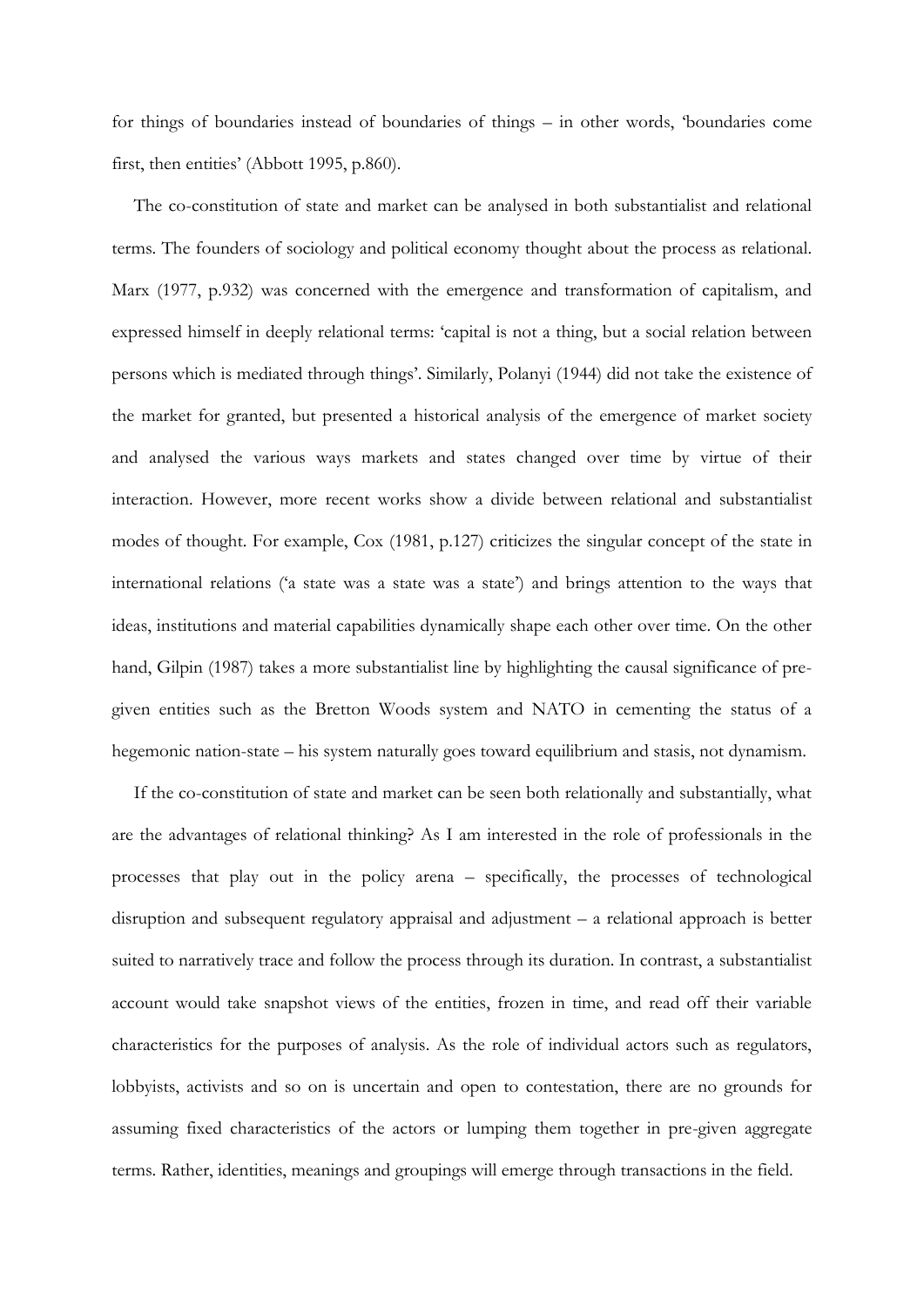By 'field' I mean to say that the policy arena is an organizational field. Scott (1995, pp.207– 209) defines an organizational field as connoting 'the existence of a community of organizations that partakes of a common meaning system and whose participants interact more frequently and fatefully with one another than those actors outside the field'. The term is commonly deployed in studies of market organizations such as accounting firms (e.g. Suddaby et al. 2007; Robson et al. 2007), where organizational fields thus consist of competitors, regulators, suppliers and consumers that make up a recognized area of organizational life (Powell & Dimaggio 1983, p.148). Organizational fields need not be restricted to the domain of market organizations, though. Seeing the policy arena as an organizational field means to not only look at the regulators of a specific policy issue, but also the various actors with which they 'frequently and fatefully' interact: staff from other regulatory agencies, politicians, lobbyists, think tanks, activists, journalists, and so on. In other words, these are the professionals of the policy arena. They are individuals making careers in the issue areas and related organizational fields of specific policy problems, with or without the help of more structured professional associations. Their claim to participation in the policy arena is their expertise (Seabrooke 2014). It therefore makes sense to complement the sociology of professions with the sociology of expertise (Eyal 2014). This definition is also fluid enough to apply equally to domestic settings and transnational settings. We might expect the roles of professionals in transnational settings to be more important due to the 'thin' nature of the transnational domain as opposed to the 'thick' domestic domain, where jurisdictions are already populated and defended, leaving less scope for professionals to emerge and control issues (Seabrooke 2014; Seabrooke & Tsingou 2014b).

Organizational fields are relationally defined. They are given by the interactions between individuals carrying out 'institutional work' – that is, the 'purposive action of individuals and organizations aimed at creating, maintaining and disrupting institutions' (Lawrence & Suddaby 2006, p.215). In this view, regulatory regimes are institutions, and the daily work practices of participants in the field revolve around these regimes. This definition encompasses both a policy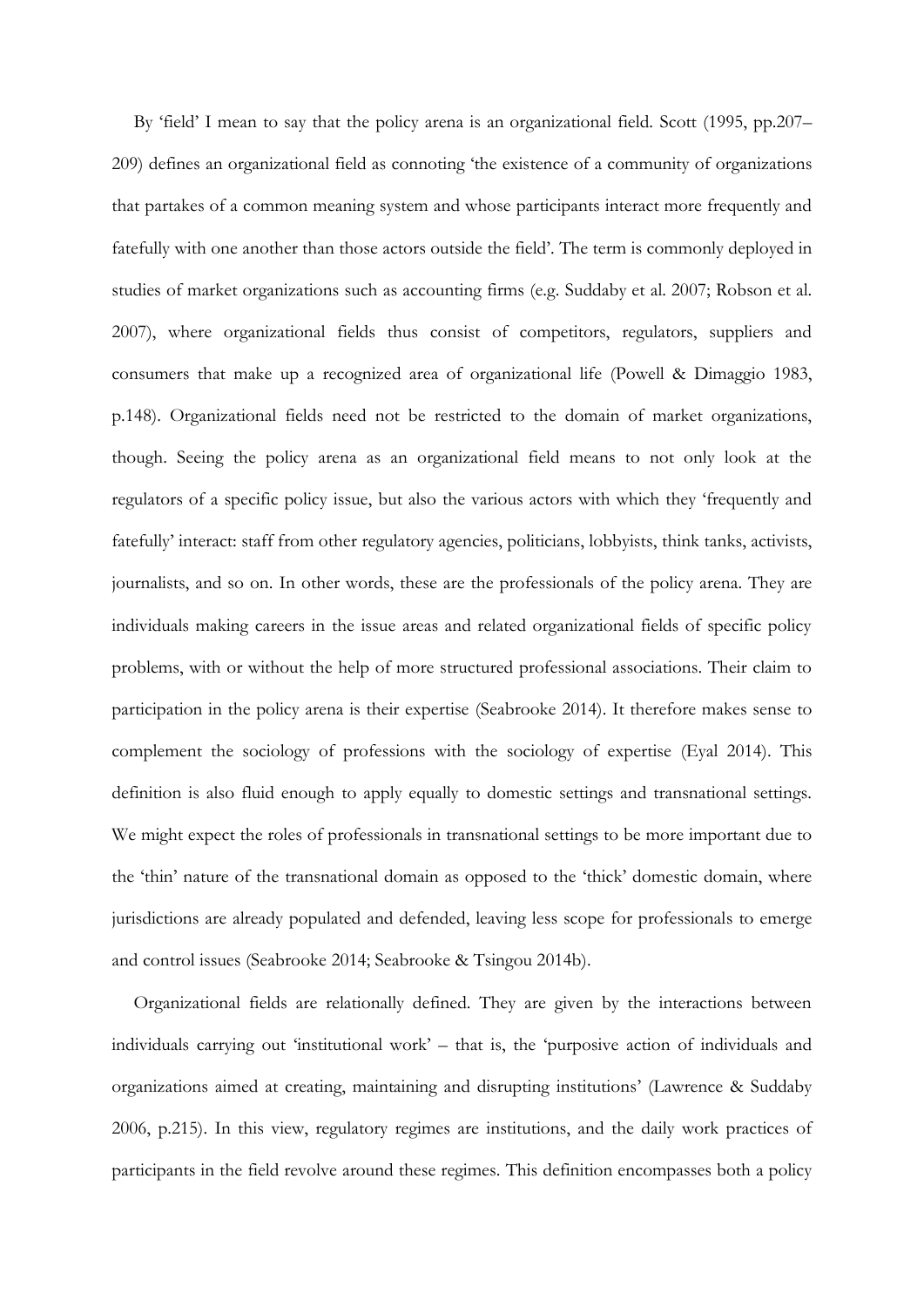officer in the European Commission working on an impact assessment, and an industry-hired public affairs consultant meeting with members of the European Parliament. Both can be equally said to be carrying out institutional work on specific regulatory regimes that they are either promoting or challenging. We cannot pre-determine the boundaries of policy arenas, in the same way that we cannot pre-determine the boundaries of an organization: 'An organization is a set of transactions that are later linked into a functional unit that could be said to be the site of these transactions' (Abbott 1995, p.860). Similarly, policy arenas are given by reference to the transactions between participants who could be said to be creating, maintaining, and disrupting particular regulatory regimes, and the site of the policy arena is the spatio-temporal location in which these practices take place.

It is therefore clear that policy arenas are also ecologies. Abbott (2005, p.248) describes an ecology as comprised of a set of actors, a set of locations (work tasks), and processes of ligation that connect actors to locations. While the policy arena itself can be thought of as a coherent ecology with competition and cooperation among its constituent parts to control work tasks (the creation, maintenance, or disruption of regulatory regimes), the constituent parts are themselves simultaneously located in other ecologies that link up, overlap and interpenetrate each other. The strength of the linked ecologies approach is this ability to handle complex social relationships on multiple scales by placing emphasis 'on the modes and processes of mediation and coproduction *between* different arenas or fields' (Mennicken 2010, p.335, emphasis in original). A core part of the analysis of policy arenas, therefore, has to do with understanding why *these*  particular actors come together in *these* particular circumstances, why they are connected to the regulatory regime in question, and how they co-constitute each other.

The idea of yoking together professions and institutions is not new: Dimaggio (1991) has suggested that the co-evolution of professions and the state may be considered one of the primary engines of institutional change. More recently, Suddaby & Viale (2011) describe the professional project as an endogenous mechanism of institutional change, leading to recent work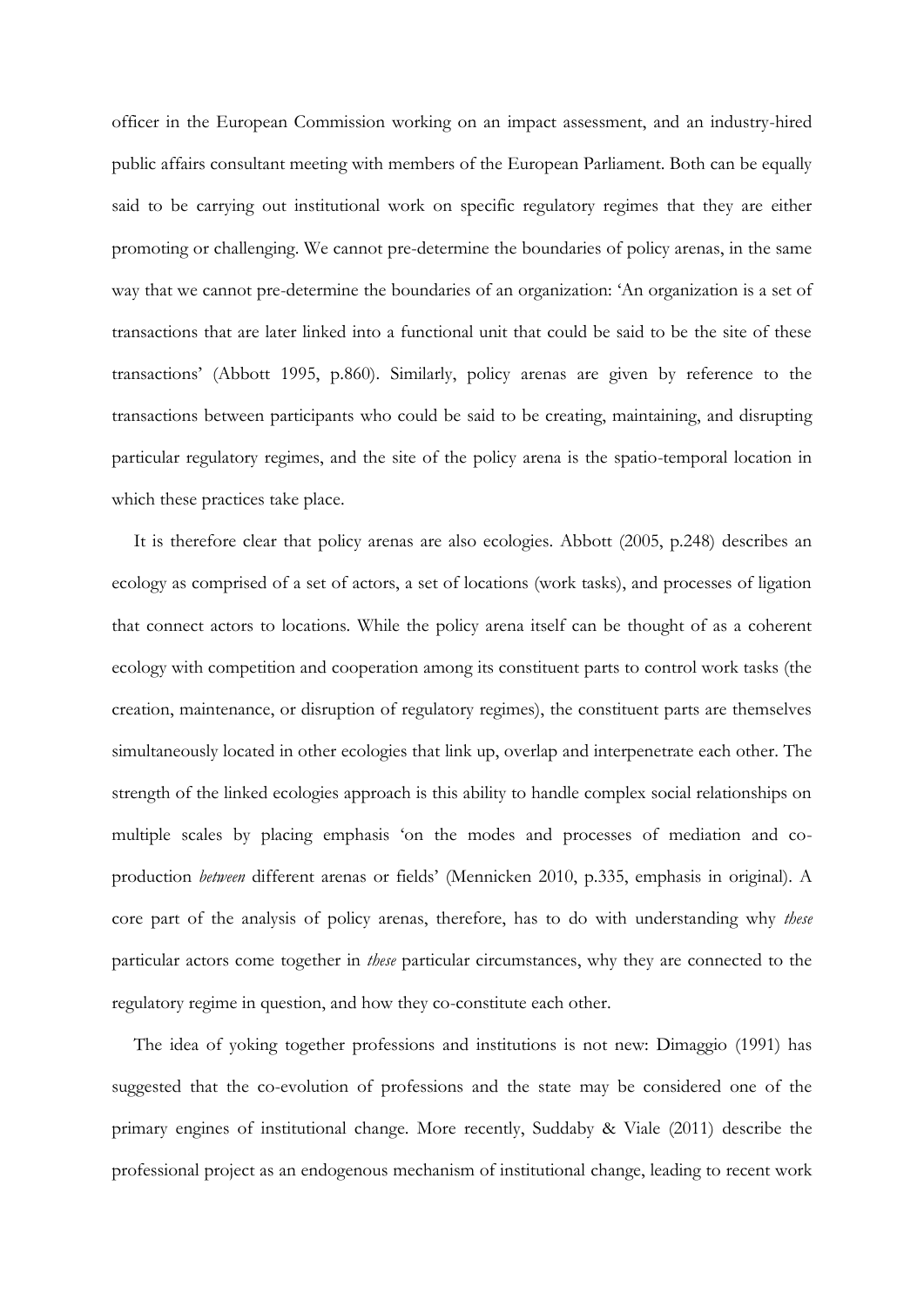towards developing an institutionalist sociology of the professions (Muzio et al. 2013). What is new is to adapt the idea to political economic analyses of the mutual impacts between states and markets, innovations and regulation. Although there are exceptions, the tools generally available to political economists overlook the micro-scale interactions between professionals in the international political economy that the sociology of professions describe in detail. What I suggest here is to shift the focal length of the analytical lenses to investigate the detail of what goes on in policy arenas. This means doing away with the traditional state-market distinction. What we are left with is a collection of individuals, who by virtue of their training and organizational situation we label professionals, and whose transactions with other professionals make up all phenomena of the international political economy. States and markets do not coconstitute each other because they cannot act – rather, it is the actions of professionals in policy arenas that construct the boundaries and structures of the aggregate bodies of social relations that we have come to label the state and the market. But at the base level of analysis of political economy and to the extent that our task is to illuminate the workings of this level, we should focus on professionals.

# **Technology and disruption**

Having described the ontology of policy arenas, I turn to the question of how technological change, in the form of disruptive innovation, impacts them. I have argued that disruptive innovation (Bower & Christensen 1995; Christensen 1997) is a useful term that highlights the important role of technological change in driving market-based competition. When talking about disruptive innovation rather than technological change as such, attention is brought especially to the economic context of the innovation, but also on wider societal and political implications. Disruptive innovations such as electronic cigarettes or hydraulic fracturing are economic gamechangers, but wider breakthroughs depend upon their social acceptance and regulatory environments, both of which are contested and uncertain. Technologies are always co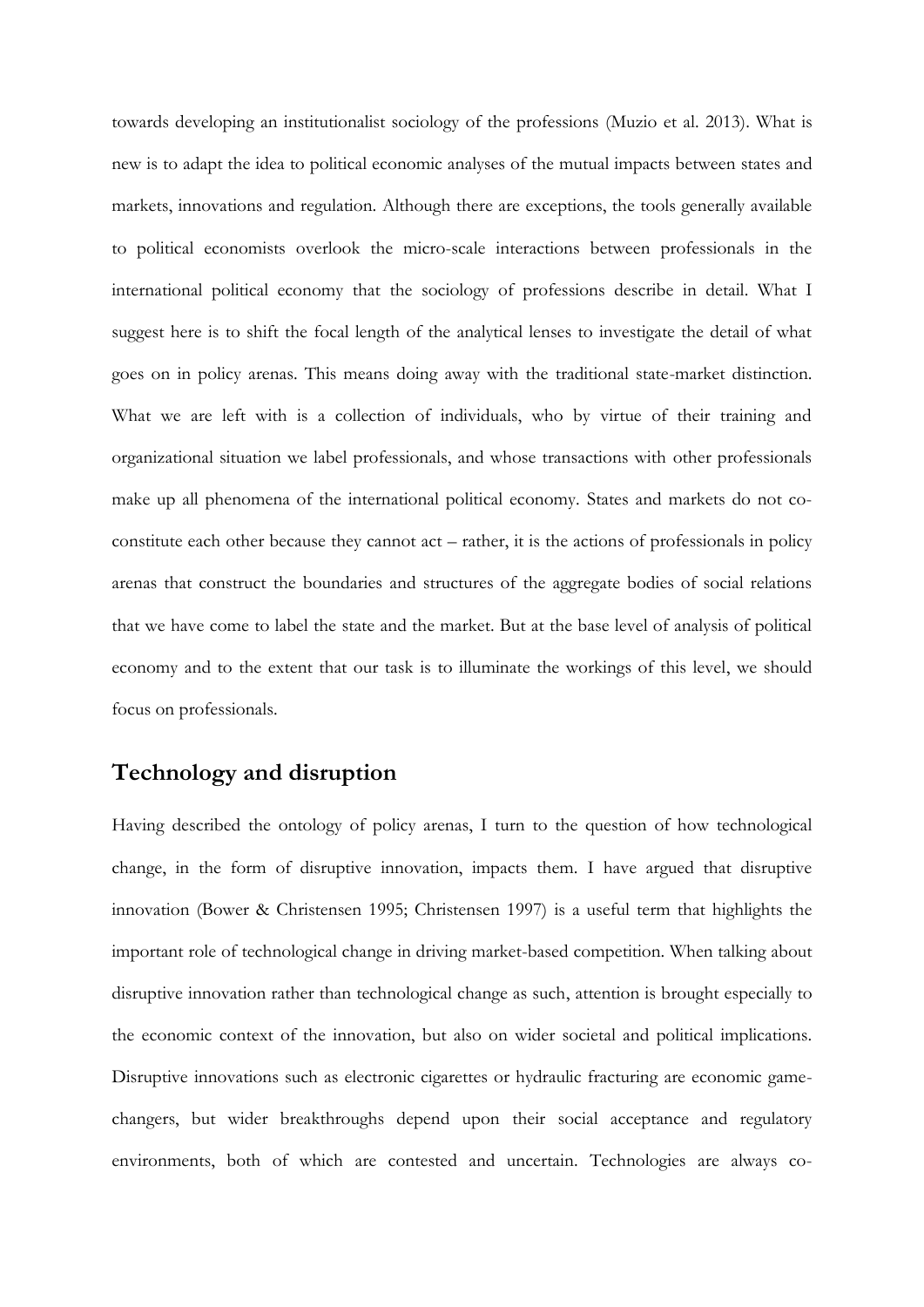constructed with their economic, social and political environments (Latour 1993), and it is important to consider the context of technology as much as the instrumental or functional aspects of the technology itself. For instance, the fate of innovations is often in the hands of social mobilizations, as has been demonstrated with the success of the craft brewing industry and the troubles faced by pharmaceutical companies in Germany in the face of anti-biotechnology activism (Rao 2009).

Technologies enter fields not as events, but as 'turning points' (Abbott 2001c). With any given technology, it is difficult to point at a precise point in time at which it can be said that the technology was invented. Abbott (2001d) demonstrates this with the example of the invention of the grenade harpoon. While the invention of the grenade harpoon is credited to Svend Foyn's 1870 patent, this obscures the presence at the time of many contending designs of grenade harpoons from other inventors that were experimented with and put to use in all parts of the whaling industry. To say that the grenade harpoon was invented by this person on this date is more of a historical fact (Carr 1961) than a reflection of the lived experience of  $19<sup>th</sup>$  century whalers. The diffusion of inventions and innovations are processes with temporal durations that play out in social interaction (Rogers 2003; Wejnert 2002) – it does not make sociological sense to equate inventions with events. A more fitting description comes in the form of Abbott's (2001c) 'turning points'. Rather than think about technological change as a discrete, abrupt event that is exogenous to the social process, turning points consider the convergence of simultaneously running endogenous social processes that align just so, 'like the tumblers of a lock' (p. 256), to allow previously stable conditions to be overturned. This emphasis on the social context of invention and innovation is also more in line with the everyday practices of scientific work (Latour 1988).

The entrance of technological change by disruptive innovation into social settings can be thought of as a case of 'punctuated cooperation' (Vollmer 2013). Vollmer argues that we should focus less on the disruptive event and more on 'tracing disruptiveness', because 'any collective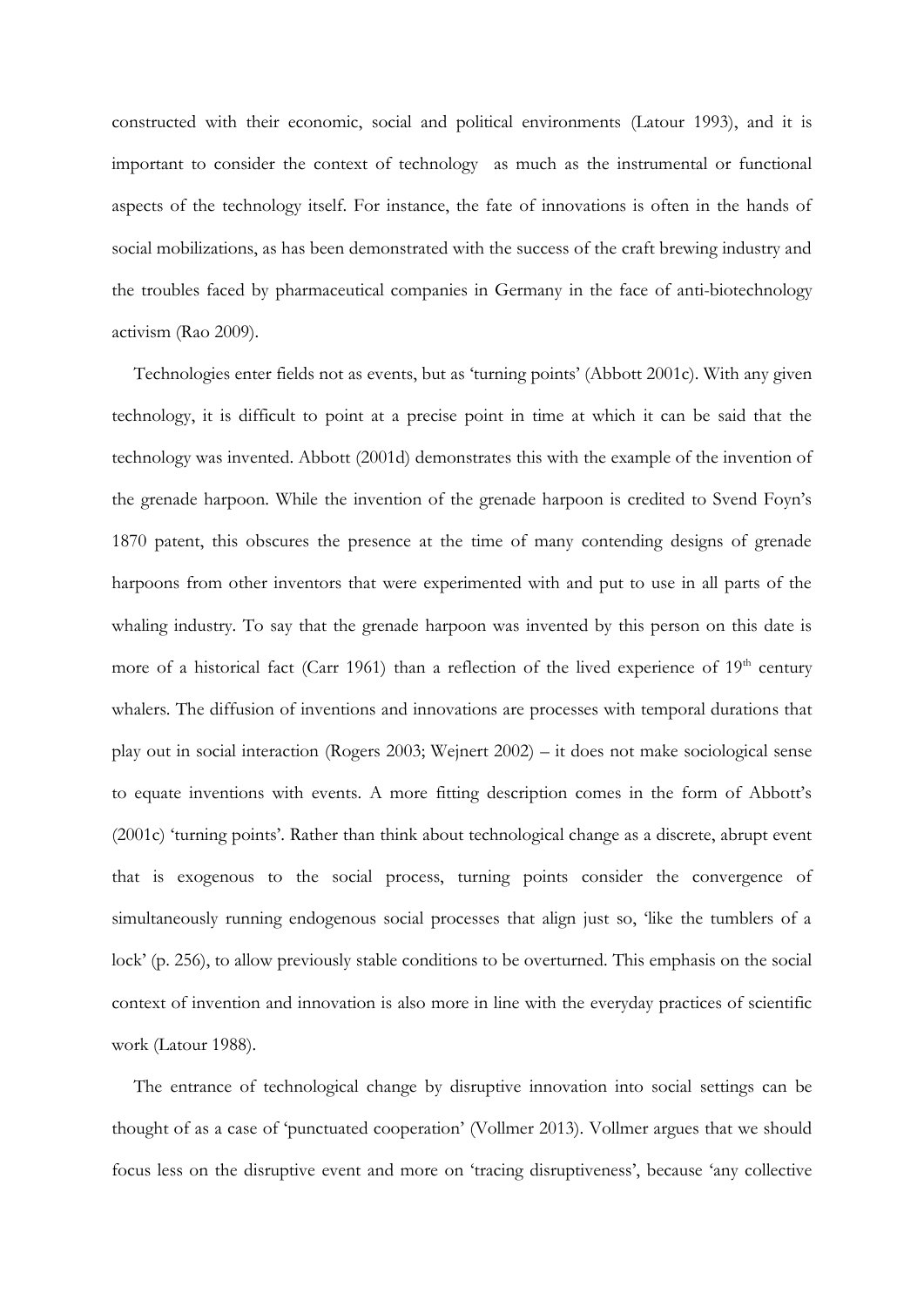impressed by a disruption is first and foremost impressed within a social situation' (p. 22). To trace disruptiveness, Vollmer refers to Whitehead (1929, pp.30, 50) and Abbott (Abbott 2001d, p.232) in calling for an extended understanding of social situations as a 'nexus of actual occasions'. Disruption is not an objective, exogenous event, but an endogenous reconfiguration in social order that plays out through processes of social interaction. It passes *through* turning points rather than instigating them from outside the social context. To understand it, we must focus on how individuals recognize disruption, how they enact it, and how these in turn transform social order. Vollmer (2013, pp.60–62, 69) argues that 'framing' (Goffman 1974) is a key mechanism by which disruptions create the context of social situations, and these frames can lead to punctuated cooperation 'in which participants lose a previously established level of cooperation in maintaining expectations'.

This leads to the question of how actors attempt to solve problems of disrupted coordination. Vollmer suggests that actors draw on either normative, cognitive or relational keys in order to craft strategies that allow coordination equilibria to be re-established (Vollmer 2013, pp.47–62). Normative keys have to do with norms, customs or morality; cognitive keys with knowledge, competence or taste; and relational keys with membership, status or reputation. While this relates to any social situation, it is particularly evident in the system of professions due to their relatively large endowments of symbolic, cultural and social capital that lets them deploy these keys effectively. This framework coheres well with other approaches in the sociology of professions to studying how competitions for work tasks are decided. Abbott's 'linked ecologies' (2005) framework could thus be said to emphasize relational keys (in the form of hinges, alliances, and avatars), while Seabrooke's (2014) 'epistemic arbitrage' emphasizes cognitive keys. Drawing on a number of empirical examples, Vollmer (2013, p.106) finds that normative and relational keys seem more significant in re-establishing coordination, probably due to the fundamental uncertainty of many disruptions which makes it easy to challenge cognitive claims.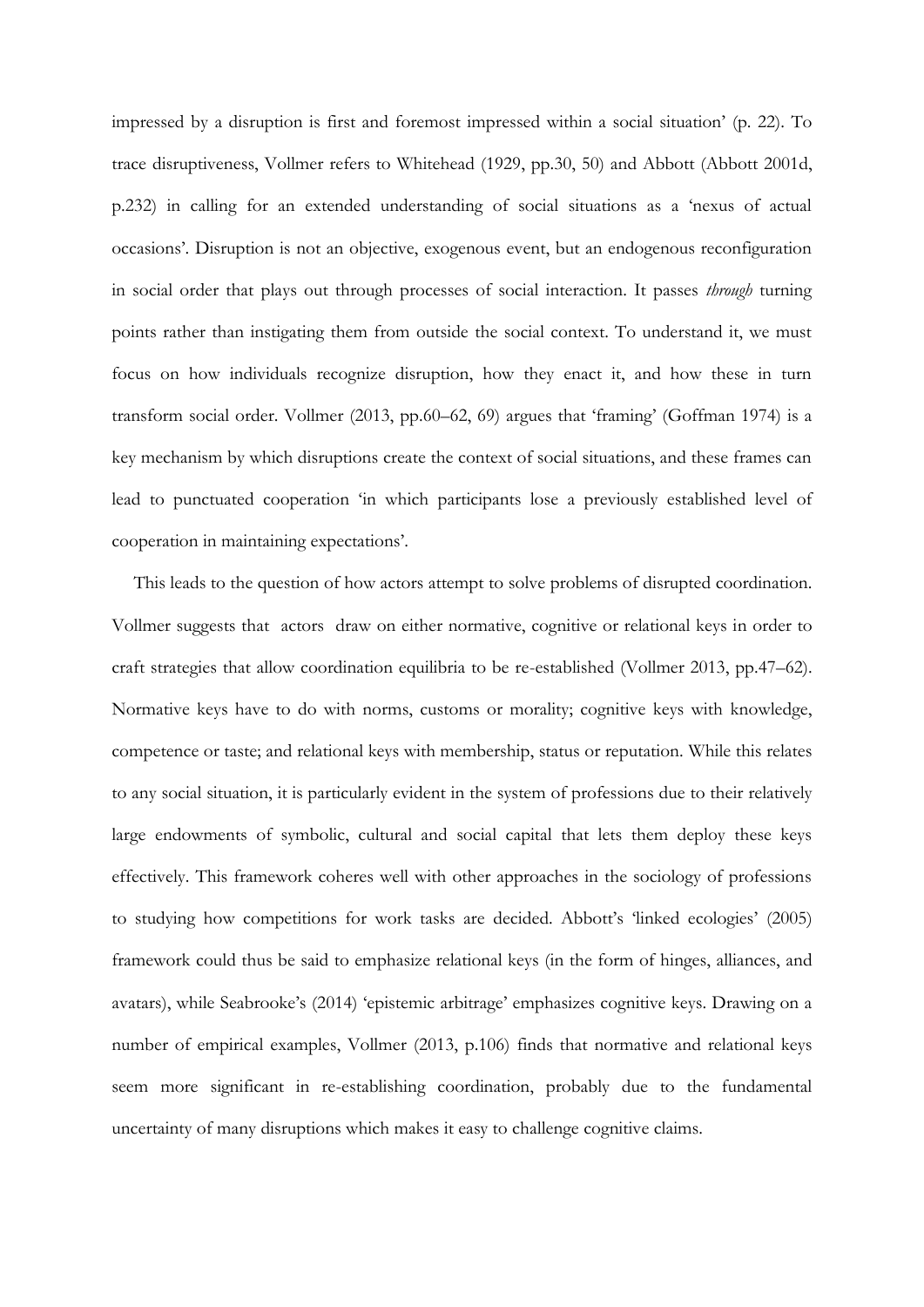Two concrete examples of technological change in professional and organizational fields provide an illustration of the processes to take note of. I will draw on a study of transformations in audit technologies (Robson et al. 2007) and another on the computerization of physics experiments (Galison 1997). The audit study concerns the emergence of Business Risk Audit (BRA) methodologies: audit techniques that 'incorporate client-firm strategy and business risk into the assessment and planning of audit risk' (p. 409). During the 1990s, large audit firms started offering BRA in an effort to modernize audit and regain prestige (p. 411). In addition to the statutory audit requirements, the large audit firms started fulfilling a more advisory role, leading to changes in the identity of the audit profession. BRA should hence be understood as an internal professionalization project to change the institutions of audit in ways that provide greater professional rewards. It is an example of technology-driven professionalization as endogenous institutional change (Suddaby & Viale 2011). In this example, BRA caused the framing of audit to shift from traditional, statutory requirements to a more risk-oriented, business advisory role – causing a shift in the relative value of keys throughout the field. Audit firms and professionals who could not deploy the normative, cognitive or relational keys necessary to signal a shift in audit technologies were at a risk of being marginalized in the field.

In the computerization of physics experiments (Galison 1997), a different logic is at work. Owing to the increasing complexity of physics and technological advances in computers, computerization became a necessary step in the evolution of physics as a field. This was not a professionalization project of the physicists, however – they were left on the outside looking in on the changing definition of what constituted a physics experiment, suffering a simultaneous lack of control (p. 2). Physicists had to cede ground to engineers, who understood the intricacies of calibrating the new instruments of experimentation. In order to cooperate, physicists and engineers had to develop a shared language, a pidgin or creole, of new terms that allowed them to communicate across disciplinary divides (p. 47, 803). This ultimately brought about and exacerbated the cleft between experimental and theoretical physics. In this example, advances in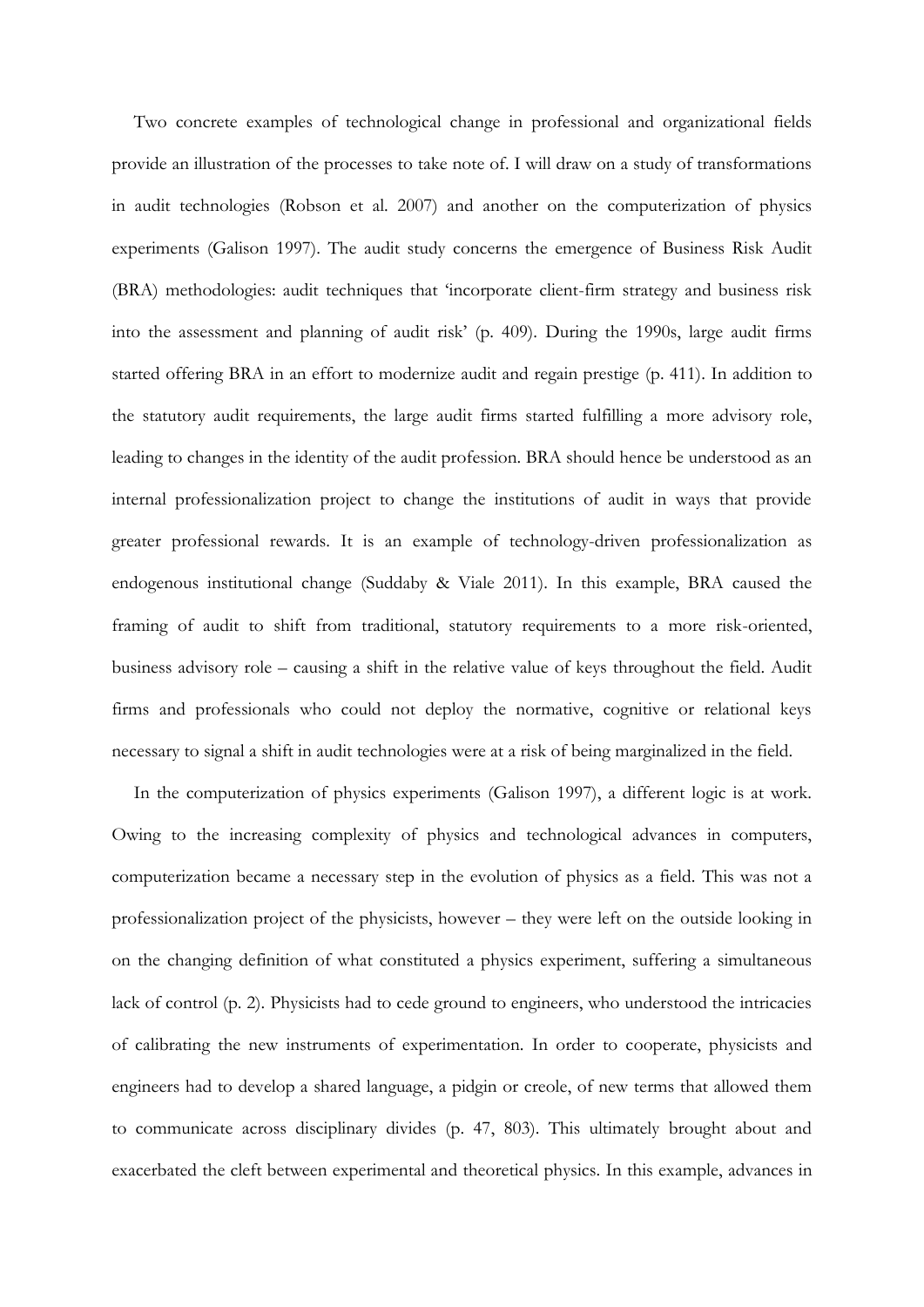computerization changed the frame of how physics experiments were understood and conducted. The new frame opened new areas of work which required a different set of cognitive keys to undertake, leading to a disruption and realignment through relational and normative keys.

It therefore seems necessary to distinguish between two types of technological change in organizational fields. Change from within the field as a professionalization project (Suddaby & Viale 2011), and change from outside the field, where professions within the field are often put in a reactionary position. The two examples demonstrate a complex relationship between frames and keys: frames determine the relative value of keys, but the distribution of keys in a field determine who can institute new frames or challenge existing ones. Struggles over framing are therefore struggles over the respective values of social resources of the participants, and ultimately a struggle over the social structure of the field (Vollmer 2013, p.137). As to whether technological changes and disruptive innovations drive this process or are reflections thereof, the answer seems to be both – or rather, a question of where you set the boundaries of analysis. In the audit example, BRA is a professionalization project of the auditors, but a disruption if you shift perspective and consider management consultancy firms who are suddenly faced with new, unexpected competitors. In the physics example, computerization is a disruption to the physicists, but a professionalization project of the engineers who can expand the domain of their work to new fields.

The technological impact 'travels' through linked ecologies. Changes outside the organizational field under scrutiny are still endogenous to the social process by virtue of the linked ecologies the participants are situated in. Crucially, from these examples it seems that the social and professional uses of technological change in general is what allows changes in the links and overlaps between ecologies. We might envision these changes as occurring through the following sequence of social processes, one leading logically to the next: (1) expectations are disrupted by technological change; (2) this introduces new participants and/or new frames of work tasks; (3) subsequently blurring the boundaries between and identities of existing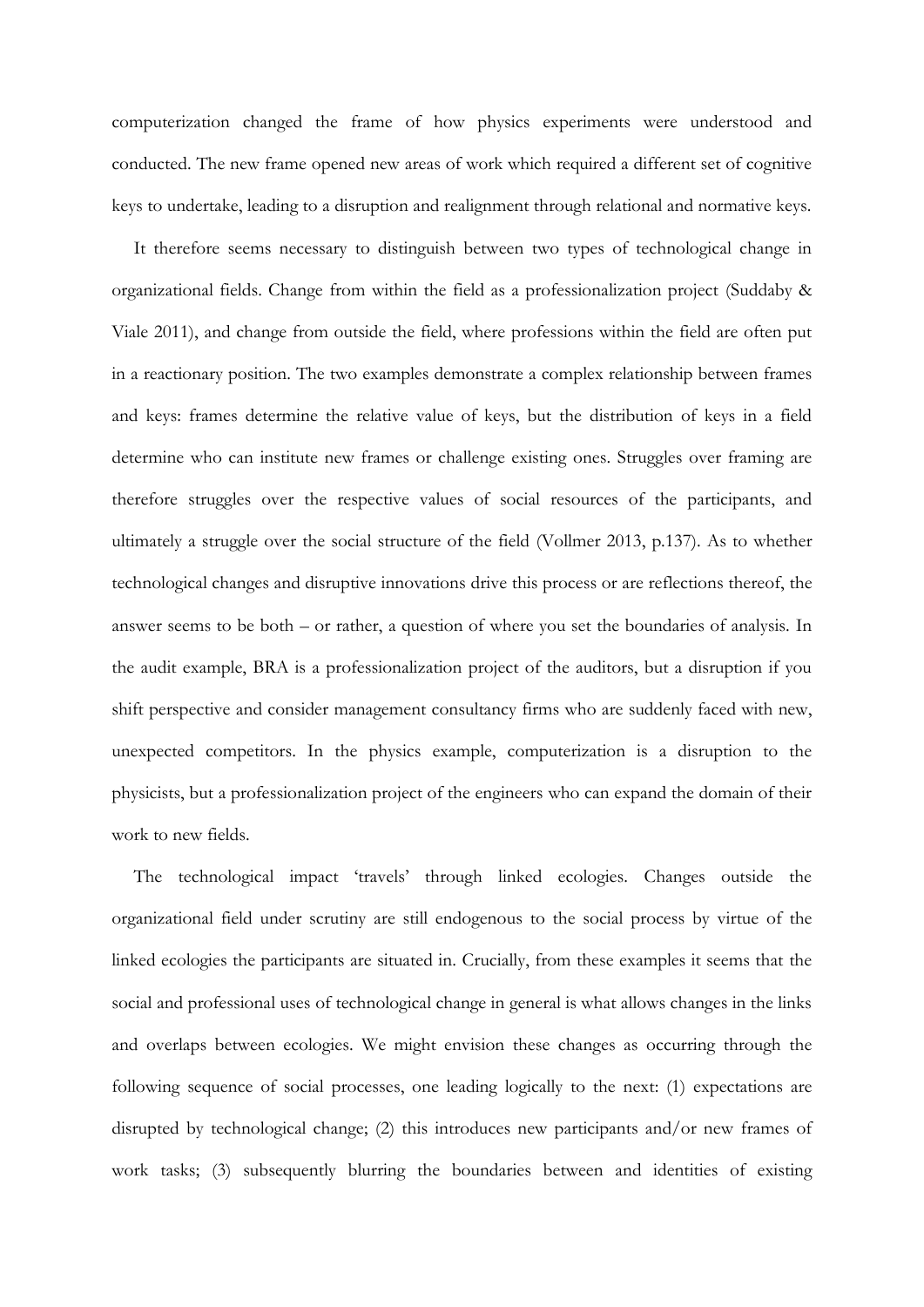participants; (4) leading to a scramble to reorient expectations through re-keying cooperation (normatively, cognitively, or relationally). Technological change is therefore key to understanding why what used to be a more clearly bounded system of professions is becoming increasingly chaotic (Abbott 2001a; Rosa 2013).

# **Conclusion**

-

In this paper, I have considered how the professions can be seen as mediating the impact of technological change, in the form of disruptive innovation, between state and market. In the first part of the paper, I argued that the professions are central to understanding how the institutions of state and market co-constitute each other on the micro-level by paying attention to professional interaction in policy arenas – the exact sites where the boundaries of state and market are negotiated in either national or transnational terms. I developed the concept of the policy arena by drawing on literature concerning organizational fields, linked ecologies and institutional work. Having provided a fuller understanding of policy arenas, I turned to the question of how to describe disruptive innovation in terms that make its impact visible and understandable. Here I referred to turning points and punctuated cooperation as preliminary theoretical hooks that provide traction on the issue by making disruption an endogenous social process that is clearly linked to professionalization projects and competitions over frames and the respective value of social resources.

The next steps are to put the theories to use by examining their empirical purchase on realworld cases of disruptive innovation and interaction in policy arenas. There is much that suggests that such an undertaking might bear fruit. Struggles over framing and the respective value of social resources are obvious in EU policy arenas dealing with disruptive innovations.<sup>3</sup> For example, in the regulatory debate over hydraulic fracturing, the frame of environmental risks rather than energy opportunity has been cemented by an alliance between activists, NGOs and

<sup>3</sup> Based on observations from 21 interviews with participants in the policy arenas of 60 to 90 minutes in length.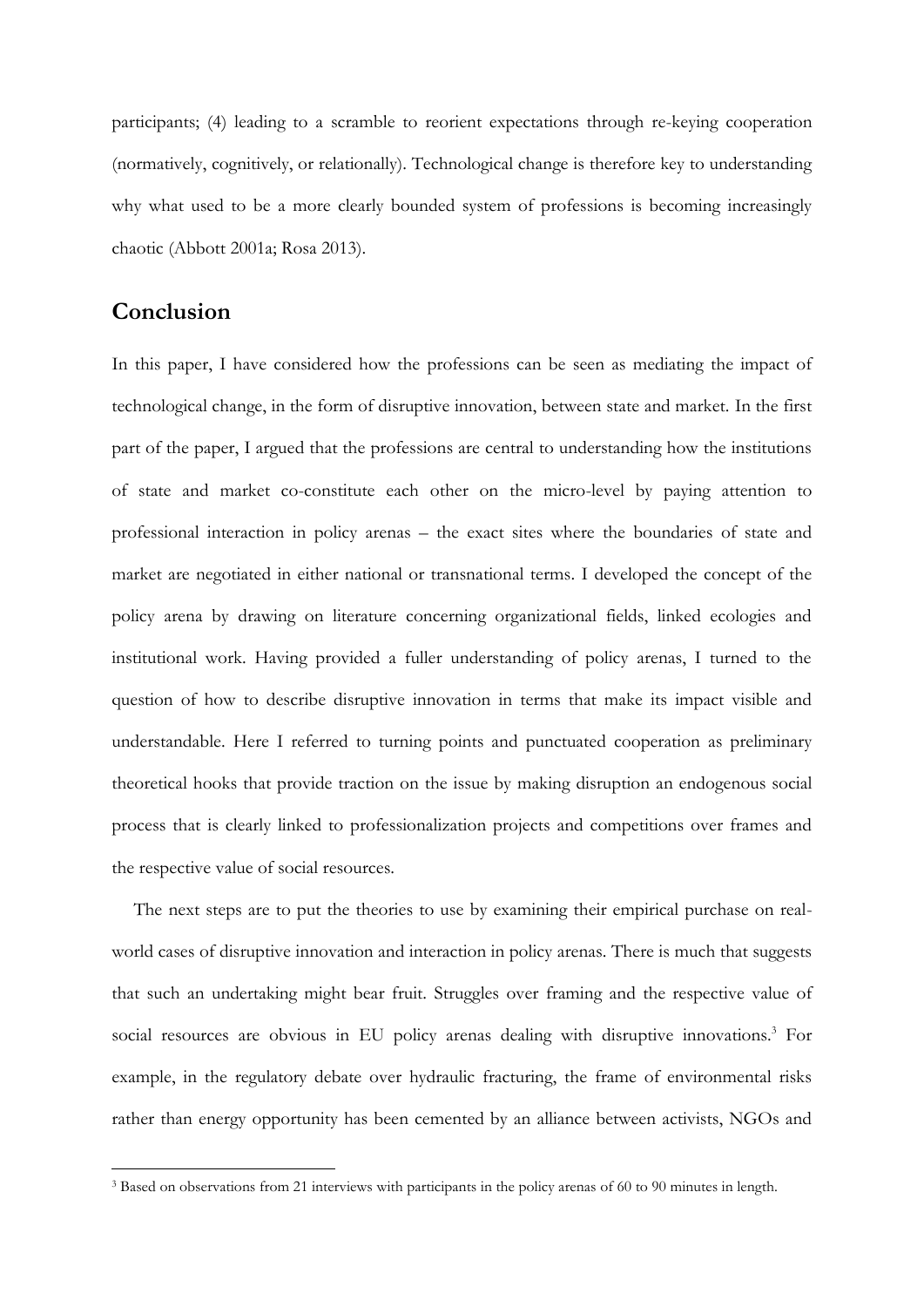the Directorate-General for Environment, deploying normative keys that the energy industry cannot contest with cognitive keys. Concerning electronic cigarettes, MEPs that built alliances with communities of electronic cigarette users could deploy normative keys in Parliament that framed the issue in life-and-death terms to contest and overturn a number of dry, technical limitations. It seems that there are grounds to believe that in the regulation of disruptive innovation, normative and relational keys matter more than cognitive ones as Vollmer also suggests in the above. More work has to be done to consider how keys and frames interact, and how the power to shape that interaction is attained. Such insights will be crucial to developing a better understanding of the relationship between disruptive innovation, professional interaction, and policy arenas.

# **References**

Abbott, A., 2001a. *Chaos of Disciplines*, Chicago & London: University of Chicago Press.

- Abbott, A., 2001b. From Causes to Events. In *Time Matters: On Theory & Method*. Chicago & London: University of Chicago Press, pp. 183–205.
- Abbott, A., 2005. Linked Ecologies: States and Universities as Environments for Professions. *Sociological Theory*, 23(3), pp.245–274.
- Abbott, A., 2001c. On the Concept of Turning Point. In *Time Matters: On Theory & Method*. Chicago & London: University of Chicago Press, pp. 240–260.
- Abbott, A., 2001d. Temporality and Process in Social Life. In *Time Matters: On Theory & Method.* Chicago & London: University of Chicago Press, pp. 209–239.
- Abbott, A., 1988. *The system of professions: An essay on the division of expert labor*, University of Chicago Press.
- Abbott, A., 1995. Things of Boundaries. *Social Research*, 62(4), pp.857–882.
- Abbott, A., 2001e. Transcending General Linear Reality. In *Time Matters: On Theory & Method.* Chicago & London: University of Chicago Press, pp. 37–63.
- Adler, E., 1997. Seizing the Middle Ground: Constructivism in World Politics. *European Journal of International Relations*, 3(3), pp.319–363. Available at: http://ejt.sagepub.com/cgi/doi/10.1177/1354066197003003003 [Accessed October 31, 2014].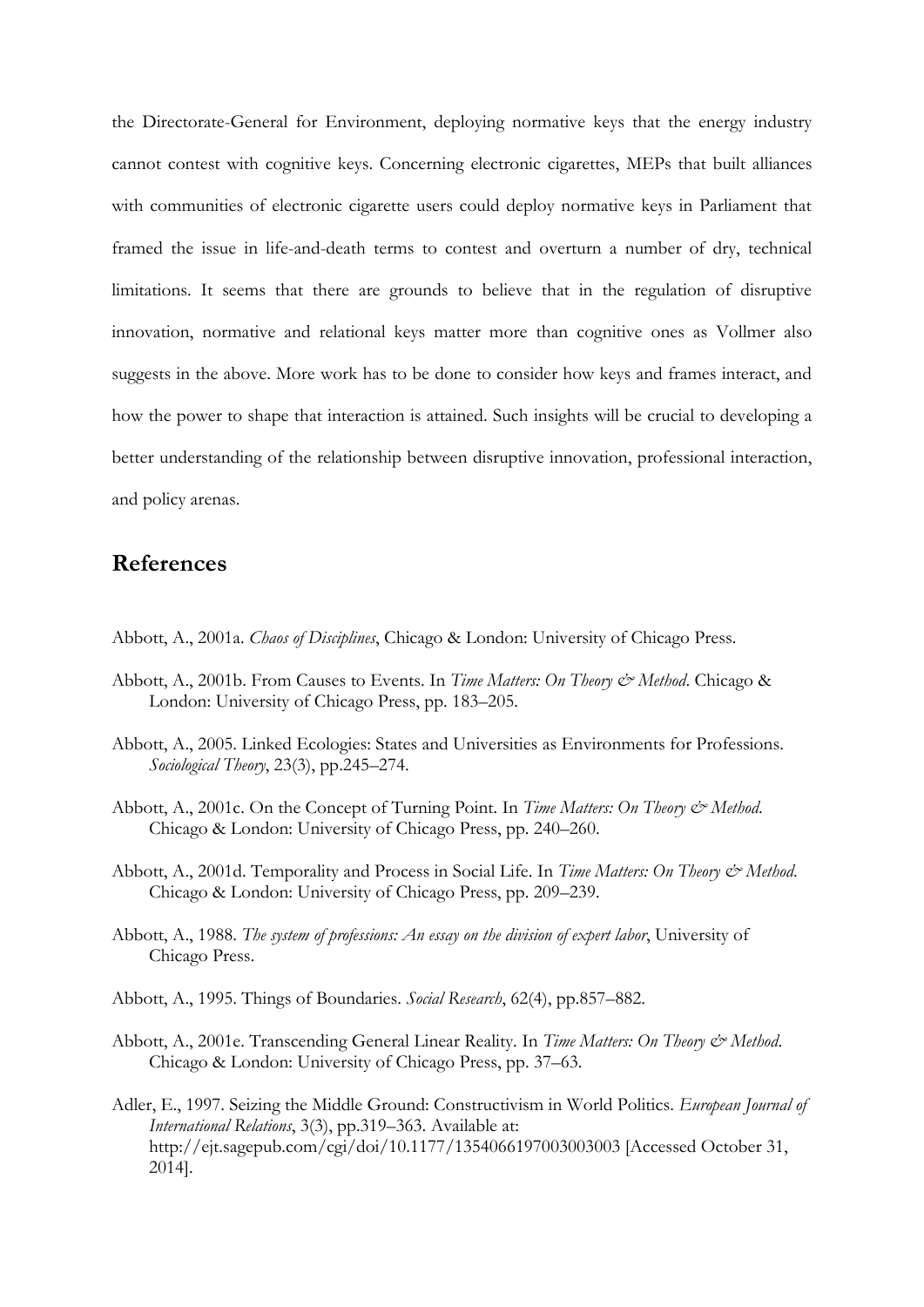- Bower, J.L. & Christensen, C.M., 1995. Disruptive technologies: catching the wave. *Harvard Business Review*, pp.43–53.
- Byrne, D. & Callahan, G., 2014. *Complexity Theory and the Social Sciences: The State of the Art*, London: Routledge.
- Carr, E.H., 1961. *What is History?*, New York: Vintage Books.
- Christensen, C.M., 1997. *The Innovator's Dilemma: When New Technologies Cause Great Firms to Fail*, Harvard Business School Press. Available at: http://books.google.co.uk/books?id=SIexi\_qgq2gC.
- Christensen, C.M., Grossman, J.H. & Hwang, J., 2009. *The Innovator's Prescription*, McGraw-Hill.
- Christensen, C.M., Johnson, C.W. & Horn, M.B., 2011. *Disrupting Class* 2nd ed., McGraw-Hill.
- Chwieroth, J., 2007. Neoliberal economists and capital account liberalization in emerging markets. *International organization*, 61(02), pp.443–463.
- Cooper, D.J. & Robson, K., 2006. Accounting, professions and regulation: Locating the sites of professionalization. *Accounting, Organizations and Society*, 31, pp.415–444.
- Cox, R., 1981. Social Forces, States and World Orders: Beyond International Relations Theory. *Millennium: Journal of International Studies*, 10(2), pp.126–155.
- Dahl, R.A., 1961. *Who Governs? Democracy and Power in an American City*, New Haven: Yale University Press.
- Dimaggio, P.J., 1991. Constructing an organizational field as a professional project: US Art Museums, 1920-1940. In W. W. Powell & P. J. Dimaggio, eds. *The New Institutionalism in Organizational Analysis*. Chicago: University of Chicago Press, pp. 267–292.
- Emirbayer, M., 1997. Manifesto for a Relational Sociology. *American Journal of Sociology*, 103(2), pp.281–317.
- Eyal, G., 2014. For a Sociology of Expertise: The Social Origins of the Autism Epidemic. *American Journal of Sociology*, 118(4), pp.863–907.
- Faulconbridge, J.R. & Muzio, D., 2012. Professions in a globalizing world: Towards a transnational sociology of the professions. *International Sociology*, 27(1), pp.136–152.
- Finnemore, M. & Sikkink, K., 1998. International Norm Dynamics and Political Change. *International Organization*, 52(4), pp.887–917.
- Fourcade, M. & Khurana, R., 2013. From social control to financial economics: the linked ecologies of economics and business in twentieth century America. *Theory and Society*, 42(2), pp.121–159. Available at: http://link.springer.com/10.1007/s11186-012-9187-3 [Accessed January 20, 2014].
- Freidson, E., 2001. *Professionalism: The Third Logic*, Chicago: University of Chicago Press.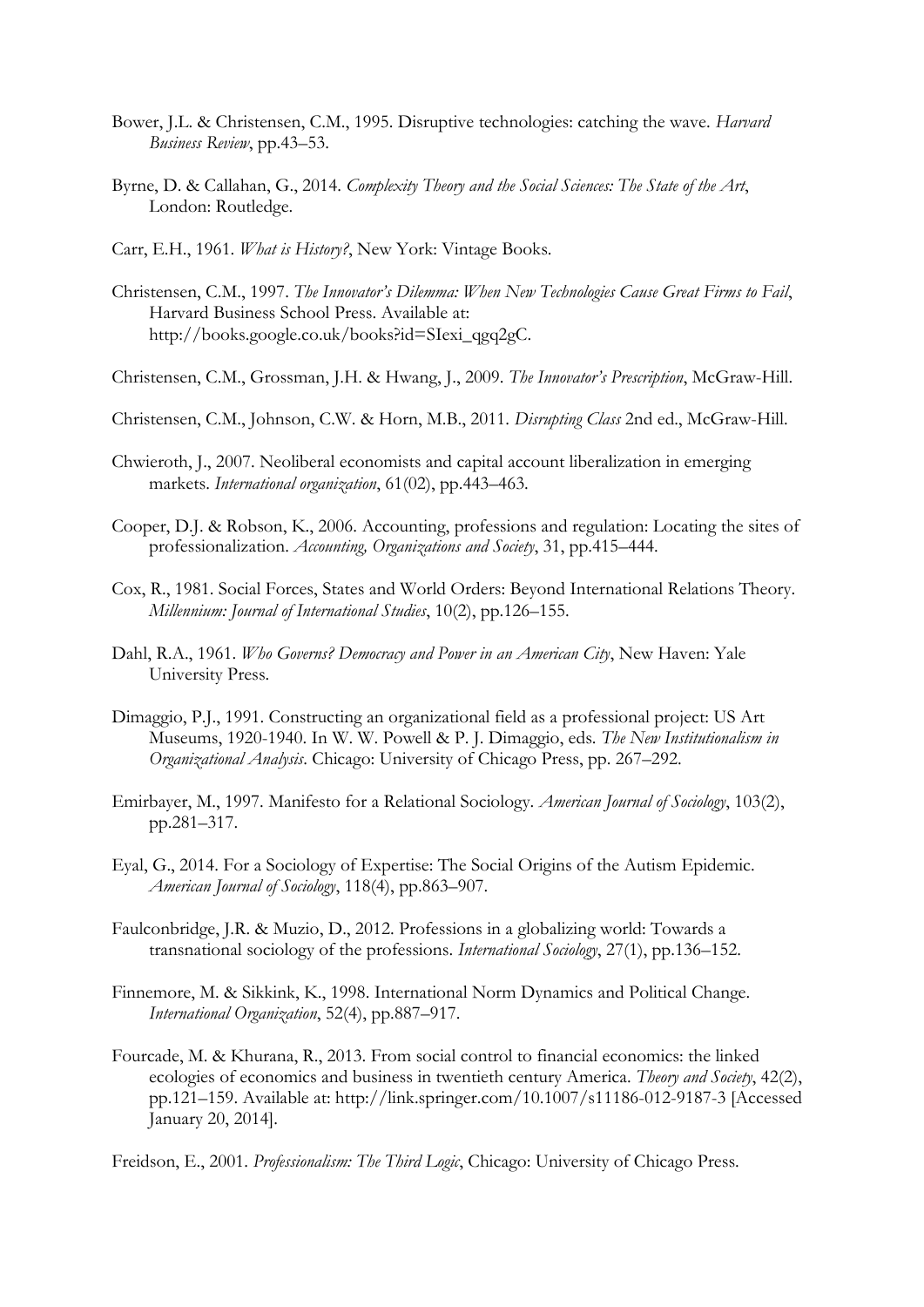- Galison, P., 1997. *Image and Logic: A Material Culture of Microphysics*, University of Chicago Press. Available at: http://books.google.be/books/about/Image\_and\_Logic.html?id=spKxQgAACAAJ&pgis =1 [Accessed November 2, 2014].
- Gilpin, R., 1987. *The Political Economy of International Relations*, Princeton: Princeton University Press.
- Goffman, E., 1963. *Behavior in Public Places*, New York: Free Press.
- Goffman, E., 1974. *Frame Analysis: An Essay on the Organization of Experience*, Cambridge: Harvard University Press.
- Hughes, E.C., 1971. *The Sociological Eye. Part III: Work and Self*, Chicago: Aldine.
- Johnson, T.J., 1972. *Professions and Power*, London: Macmillan.
- Kingdon, J.W., 1984. *Agendas, Alternatives, and Public Policies*, Boston: Little, Brown.
- Latour, B., 1988. *Science in Action*, Harvard University Press.
- Latour, B., 1993. *We Have Never Been Modern*, Harvard University Press.
- Lawrence, T.B. & Suddaby, R., 2006. Institutions and Institutional Work. In S. R. Clegg et al., eds. *The SAGE Handbook of Organization Studies*. London: SAGE Publications.
- Lebaron, F., 2001. Economists and the economic order: The field of economists and the field of power in France. *European Societies*, 3(1), pp.91–110.
- Lepore, J., 2014. The Disruption Machine: What the Gospel of Innovation Gets Wrong. *The New Yorker*. Available at: http://www.newyorker.com/magazine/2014/06/23/the-disruptionmachine.
- Lindblom, C.E., 1977. *Politics and Markets: The World's Political Economic Systems*, New York: Basic Books.
- Marx, K., 1977. *Capital, volume 1*, New York: Vintage Books.
- Mennicken, A., 2010. From inspection to auditing: Audit and markets as linked ecologies. *Accounting, Organizations and Society*, 35(3), pp.334–359. Available at: http://dx.doi.org/10.1016/j.aos.2009.07.007.
- Mitchell, M., 2009. *Complexity: A Guided Tour*, New York: Oxford University Press.
- Muzio, D., Brock, D.M. & Suddaby, R., 2013. Professions and Institutional Change: Towards an Institutionalist Sociology of the Professions. *Journal of Management Studies*, 50(5), pp.699–721. Available at: http://doi.wiley.com/10.1111/joms.12030 [Accessed April 29, 2014].
- Polanyi, K., 1944. *The Great Transformation: The Political and Economic Origins of Our Time*, Beacon Press. Available at: http://books.google.co.uk/books?id=Vgli4QUSOk8C.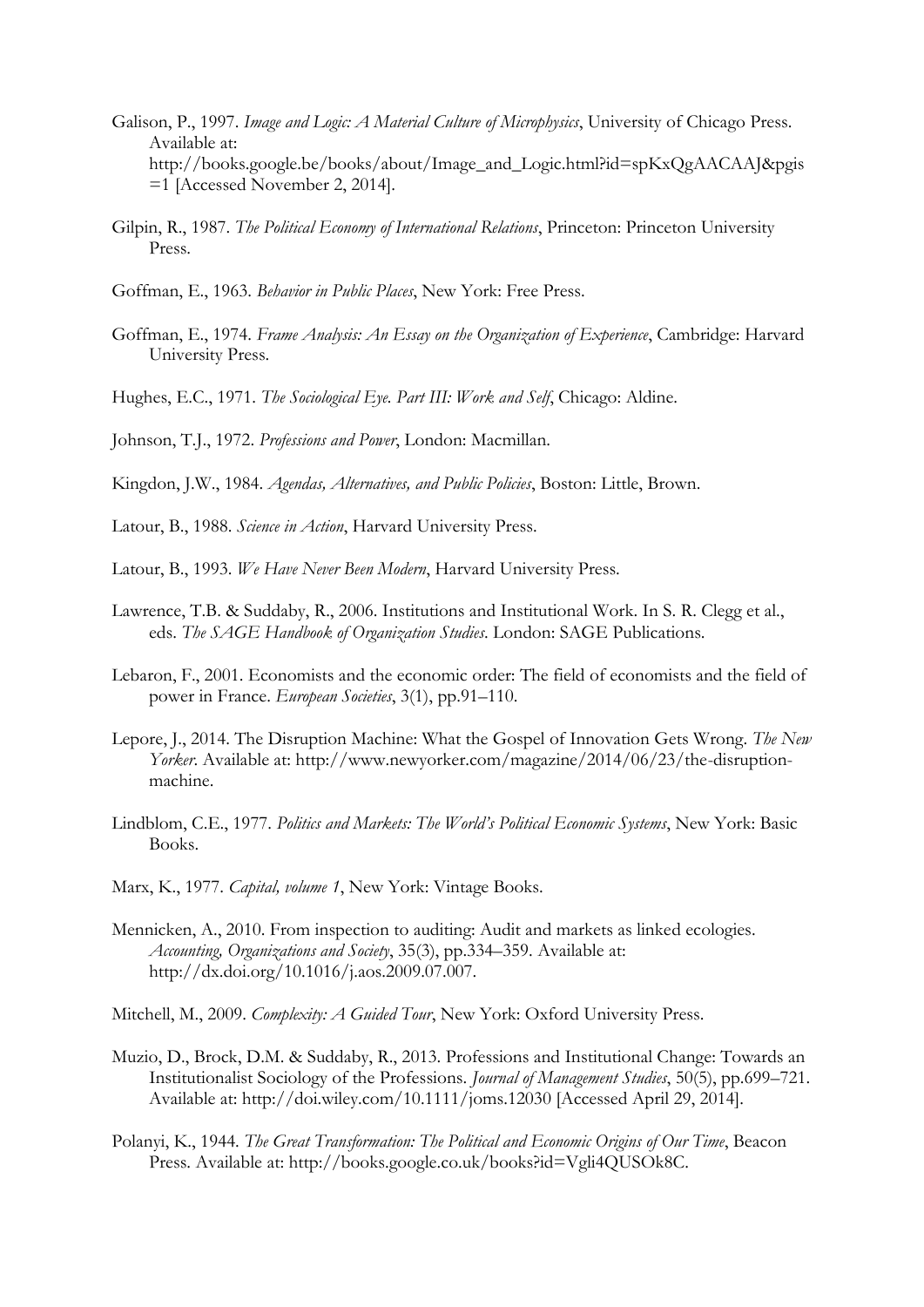- Powell, W.W. & Dimaggio, P.J., 1983. The iron cage revisited: institutional isomorphism and collective rationality in organizational fields. *American Sociological Review*, 48, pp.147–160.
- Rao, H., 2009. *Market Rebels: How Activists Make or Break Radical Innovations*, New Jersey: Princeton University Press.
- Robson, K. et al., 2007. Transforming audit technologies: Business risk audit methodologies and the audit field. *Accounting, Organizations and Society*, 32, pp.409–438.
- Rogers, E.M., 2003. *Diffusion of Innovations* 5th editio., New York: Simon and Schuster. Available at: http://books.google.co.uk/books?id=9U1K5LjUOwEC.
- Rosa, H., 2013. *Social Acceleration: A New Theory of Modernity*, Columbia University Press.
- Ruggie, J.G., 1998. What makes the world hang together? Neo-utilitarianism and the social constructivist challenge. *International organization*, 52(4), pp.855–885.
- Schattsneider, E.E., 1960. *The Semi-Sovereign People: A Realist's View of Democracy in America*, New York: Holt, Rhinehart and Winston.
- Schumpeter, J.A., 1942. *Socialism, capitalism and democracy*, Harper and Brothers.
- Scott, W.R., 1995. *Institutions and Organizations*, London: Sage.
- Seabrooke, L., 2014. Epistemic Arbitrage: Transnational Professional Knowledge in Action. *Journal of Professions and Organization*, 1(1), pp.49–64.
- Seabrooke, L. & Tsingou, E., 2014a. Distinctions, affiliations, and professional knowledge in financial reform expert groups. *Journal of European Public Policy*, 21(3), pp.389–407. Available at: http://www.tandfonline.com/doi/abs/10.1080/13501763.2014.882967 [Accessed March 11, 2014].
- Seabrooke, L. & Tsingou, E., 2014b. Professional emergence on transnational issues: Linked ecologies on demographic change. *Journal of Professions and Organization*, Advance Ac. Available at: http://jpo.oxfordjournals.org/content/early/2014/10/16/jpo.jou006.full.
- Selznick, P., 1985. Focusing Organizational Research on Regulation. In R. G. Noll, ed. *Regulatory Policy and the Social Sciences*. Berkeley and Los Angeles: Univ. of California Press, pp. 363– 367.
- Stone, D., 2013. "Shades of grey": the World Bank, knowledge networks and linked ecologies of academic engagement. *Global Networks*, 13(2), pp.241–260. Available at: http://doi.wiley.com/10.1111/glob.12007.
- Suddaby, R., Cooper, D.J. & Greenwood, R., 2007. Transnational regulation of professional services: Governance dynamics of field level organizational change. *Accounting, Organizations and Society*, 32, pp.333–362.
- Suddaby, R. & Viale, T., 2011. Professionals and field-level change: Institutional work and the professional project. *Current Sociology*, 59(4), pp.423–442. Available at: http://csi.sagepub.com/cgi/doi/10.1177/0011392111402586 [Accessed April 29, 2014].